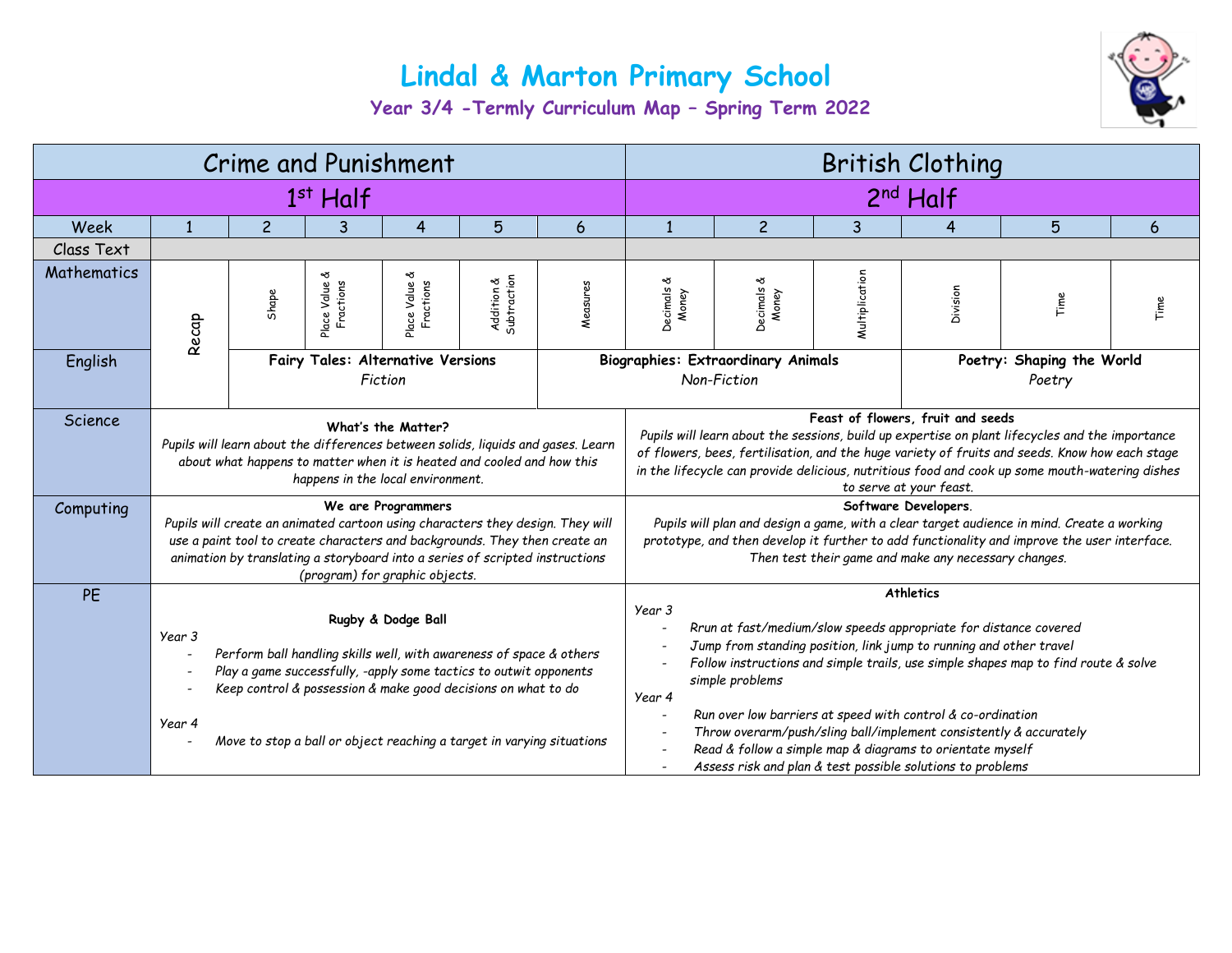## **Lindal & Marton Primary School**

**Year 3/4 -Termly Curriculum Map – Spring Term 2022**



| <b>RE &amp; PSHCE</b> | RE - Sikhism<br>Pupils will learn about the main Sikh<br>beliefs, festivals, holy scriptures<br>and symbols. |                                          |                                                                          | RE - Good Friday<br>Pupils will learn to retell the Easter story,<br>reflect on positive things they could do<br>for a friend, understand the significance<br>of the crucifix and the link between<br>Easter and new life. | Kidsafe<br>Year 4 - Full Program 1 (5 sessions)<br>Year 3/4 - Cyber Bullying (2 sessions)<br>Year 3/4 - Full Program 2 (11 sessions) | PSHCE - Safety First<br>Pupils will learn about risks, hazards and<br>dangers the fundamentals of road<br>safety and how to stay safe. |  |                                                              |  |  |
|-----------------------|--------------------------------------------------------------------------------------------------------------|------------------------------------------|--------------------------------------------------------------------------|----------------------------------------------------------------------------------------------------------------------------------------------------------------------------------------------------------------------------|--------------------------------------------------------------------------------------------------------------------------------------|----------------------------------------------------------------------------------------------------------------------------------------|--|--------------------------------------------------------------|--|--|
| <b>Topic</b>          | <b>Block A</b>                                                                                               | <b>Block B</b>                           |                                                                          | <b>Block D</b>                                                                                                                                                                                                             | <b>Block A</b>                                                                                                                       | <b>Block B</b>                                                                                                                         |  | <b>Block D</b>                                               |  |  |
|                       | Rule of Law                                                                                                  | Crime and                                |                                                                          | Police                                                                                                                                                                                                                     | History of British Clothing                                                                                                          | Spinning and Weaving                                                                                                                   |  | Embroidery                                                   |  |  |
|                       |                                                                                                              | Punishment                               |                                                                          |                                                                                                                                                                                                                            |                                                                                                                                      |                                                                                                                                        |  |                                                              |  |  |
|                       | Learn about the                                                                                              | Research criminals                       |                                                                          | The history of the police                                                                                                                                                                                                  | Learn about clothing development                                                                                                     | Describe how spinning<br>and weaving have                                                                                              |  | Study the fashionable                                        |  |  |
|                       | development of the                                                                                           |                                          |                                                                          | does not go as far back as                                                                                                                                                                                                 | from 1066 to the present day in                                                                                                      |                                                                                                                                        |  | embroidery of the 18th                                       |  |  |
|                       | rule of law in British<br>from the past, what<br>history from 1066 to                                        |                                          | the Anglo-Saxon period.<br>Learn about how the police                    |                                                                                                                                                                                                                            | the British Isles, including<br>changes in fashion, materials and                                                                    | developed over time.<br>Practise using a drop                                                                                          |  | century and create your own<br>designs as you learn the      |  |  |
|                       | the present day. Make                                                                                        | their crimes were<br>and the evidence    | were formed in the                                                       |                                                                                                                                                                                                                            | manufacturing processes. Consider                                                                                                    | spindle, master the                                                                                                                    |  | backstitch technique. Design                                 |  |  |
|                       | a timeline of                                                                                                | against them. Were                       | eighteenth century and                                                   |                                                                                                                                                                                                                            | how these changes were brought                                                                                                       | basics of weaving and                                                                                                                  |  | a bag and embroider it. Find                                 |  |  |
|                       | developments in crime                                                                                        | they fairly treated                      | how their job has changed                                                |                                                                                                                                                                                                                            | about by changes in society. Put                                                                                                     | produce a piece of cloth                                                                                                               |  | out how pockets, reticules                                   |  |  |
|                       | and punishment.                                                                                              | by today's                               | over the years. Find out                                                 |                                                                                                                                                                                                                            | together a pictorial timeline                                                                                                        | using a cardboard loom.                                                                                                                |  | (drawstring handbags) and                                    |  |  |
|                       |                                                                                                              | standards? Debate                        |                                                                          | about the types of work                                                                                                                                                                                                    | showing the development of a key                                                                                                     | Learn about key                                                                                                                        |  | pouches were used in the                                     |  |  |
|                       | the issues around                                                                                            |                                          |                                                                          | police officers do and find<br>out about the earliest                                                                                                                                                                      | item of clothing.                                                                                                                    | developments in weaving<br>technology from its                                                                                         |  | 18th century and add detail<br>to your own designs. Discover |  |  |
|                       | penalties appropriate<br>to their own time.                                                                  |                                          | police officers. Learn                                                   |                                                                                                                                                                                                                            |                                                                                                                                      | beginnings as a medieval                                                                                                               |  | the significance of the                                      |  |  |
|                       |                                                                                                              |                                          | about detective work.<br>crime prevention and<br>finally devise your own |                                                                                                                                                                                                                            |                                                                                                                                      | cottage industry and see<br>how developments in the<br>textile industry affected                                                       |  | pineapple in 18th-century<br>design!                         |  |  |
|                       |                                                                                                              |                                          |                                                                          |                                                                                                                                                                                                                            |                                                                                                                                      |                                                                                                                                        |  |                                                              |  |  |
|                       |                                                                                                              |                                          |                                                                          |                                                                                                                                                                                                                            |                                                                                                                                      |                                                                                                                                        |  |                                                              |  |  |
|                       |                                                                                                              |                                          |                                                                          | school campaign to                                                                                                                                                                                                         |                                                                                                                                      | Britain in the 18th and                                                                                                                |  |                                                              |  |  |
| <b>Music</b>          |                                                                                                              | Charanga - Three Little Birds            |                                                                          | encourage good behaviour.                                                                                                                                                                                                  |                                                                                                                                      | 19th centuries.                                                                                                                        |  |                                                              |  |  |
|                       |                                                                                                              |                                          |                                                                          | All the learning is focused around one song: Three Little Birds. The                                                                                                                                                       | Charanga - Lean on me<br>This is a six-week Unit of Work. All the learning is focused around one song: Lean On                       |                                                                                                                                        |  |                                                              |  |  |
|                       |                                                                                                              |                                          |                                                                          | material presents an integrated approach to music where games,                                                                                                                                                             | Me. The material presents an integrated approach to music where games, the                                                           |                                                                                                                                        |  |                                                              |  |  |
|                       |                                                                                                              |                                          |                                                                          | elements of music (pulse, rhythm, pitch etc.), singing and playing                                                                                                                                                         | interrelated dimensions of music (pulse, rhythm, pitch etc.), singing and playing                                                    |                                                                                                                                        |  |                                                              |  |  |
|                       |                                                                                                              |                                          |                                                                          | instruments are all linked. As well as learning to sing, play, improvise                                                                                                                                                   | instruments are all linked. Pupils will learn to play first finger on each string. Pupils                                            |                                                                                                                                        |  |                                                              |  |  |
|                       |                                                                                                              |                                          |                                                                          | and compose with this song, children will listen and appraise other                                                                                                                                                        | will continue to develop their understanding of music theory and read sheet music.                                                   |                                                                                                                                        |  |                                                              |  |  |
|                       |                                                                                                              |                                          |                                                                          | Reggae songs. Pupils will learn to open strings on the violin and                                                                                                                                                          |                                                                                                                                      |                                                                                                                                        |  |                                                              |  |  |
|                       |                                                                                                              | understand the basics of musical theory. |                                                                          |                                                                                                                                                                                                                            |                                                                                                                                      |                                                                                                                                        |  |                                                              |  |  |